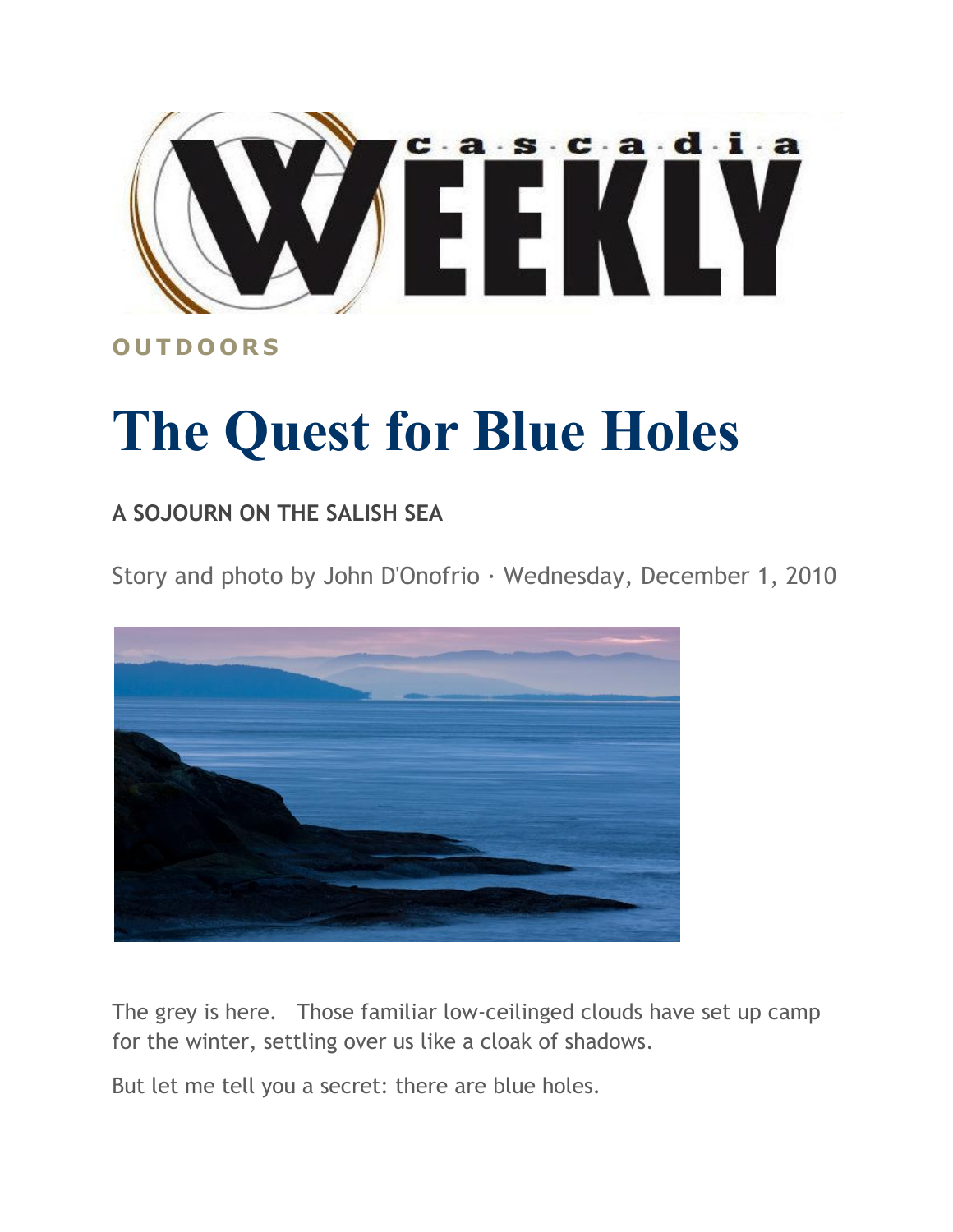That's right: blue holes. It's a meteorological thing. Often when it's funeral-grey here in the city of subdued excitement, sunshine (or at least a lack of falling liquids) can be found in the San Juan Islands, so close yet so far away.

Such were our thoughts as we motored out of Squalicum Harbor aboard the good ship *Elenoa*, bound for the northern islands, those sanctuaries of carved sandstone and chittering eagles, set hard up against the Canadian border. The weather report was not promising but we were counting on the blue holes.

We had *faith*.

Our first port of call was Rolfe Cove on Matia Island, an anchorage surrounded on three sides by sensuous sandstone cliffs. Except for the eagles and seals, we had the place to ourselves.

We loaded our dry bags into the dinghy and traced the shoreline to Hermit Cove where we nosed in to a sliver of stony beach. The wind was rising as we headed up into the sparkling woods amongst fleshy madrones and yellow maples. Mushrooms of every description covered the forest floor, poking through the carpet of fallen leaves. At the eastern end of the island we emerged onto a headland and into the teeth of the wind. The Salish Sea was roiling.

In the morning we were surrounded by bull kelp washed into the cove by the night winds. The sun emerged, right on schedule and the water sparkled like Liberace's underwear.

We cast off the buoy and headed for Sucia, the next island in the chain. We rounded the north side of Sucia, pausing in a nameless little bight to eavesdrop on a pair of eagles having some kind of a heated debate in a weathered snag on the shore and pulled into Shallow Bay (empty of course) past a rock crowded with clamoring cormorants.

We loaded gear into the dinghy and motored to shore. Back on land, we hiked to the westernmost point on the island where we climbed down to a sandstone shelf exposed by the retreating tide. Vociferous birds were